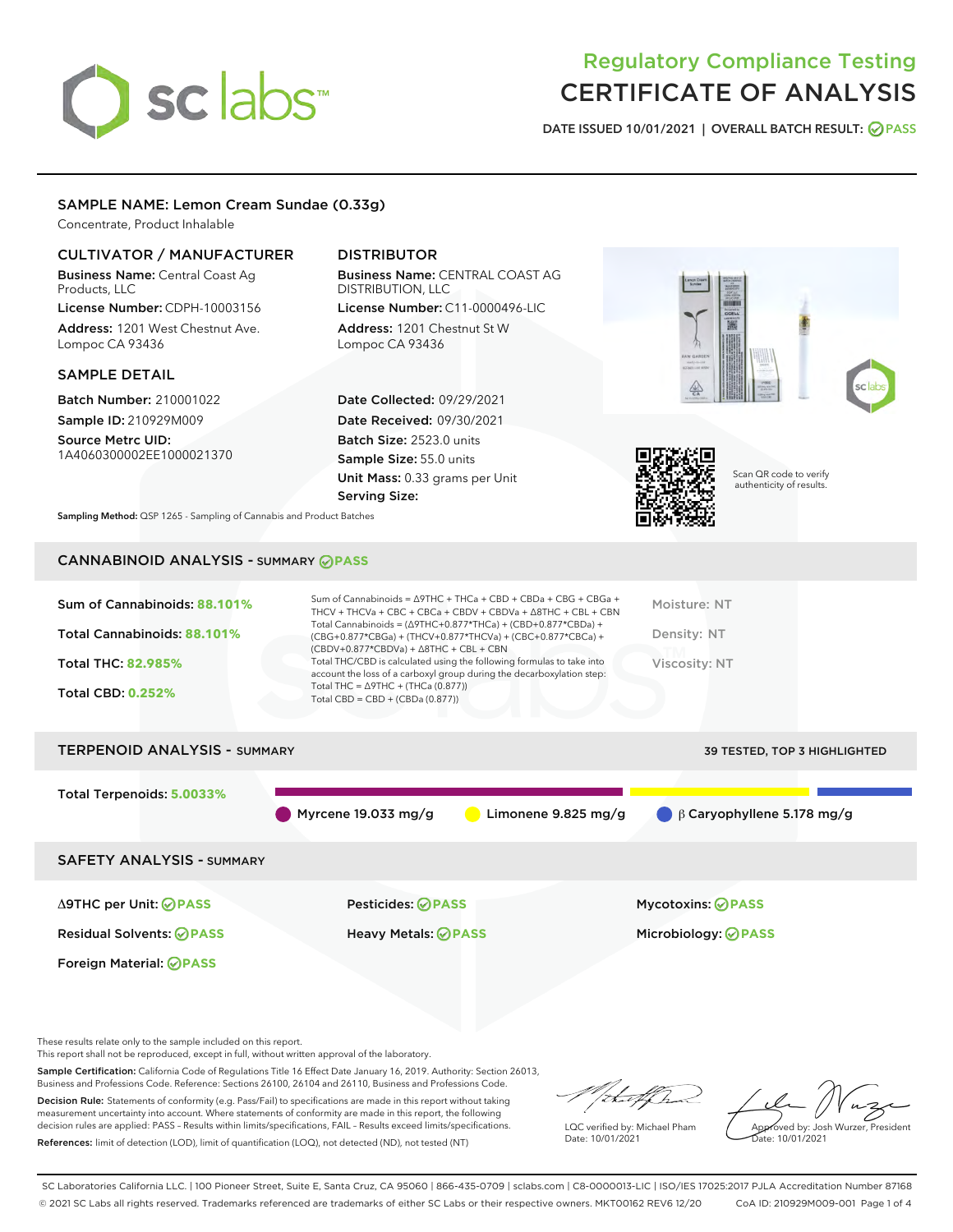



LEMON CREAM SUNDAE (0.33G) | DATE ISSUED 10/01/2021 | OVERALL BATCH RESULT: ● PASS

# CANNABINOID TEST RESULTS - 09/30/2021 2 PASS

Tested by high-performance liquid chromatography with diode-array detection (HPLC-DAD). **Method:** QSP 1157 - Analysis of Cannabinoids by HPLC-DAD

#### TOTAL CANNABINOIDS: **88.101%**

Total Cannabinoids (Total THC) + (Total CBD) + (Total CBG) + (Total THCV) + (Total CBC) + (Total CBDV) + ∆8THC + CBL + CBN

TOTAL THC: **82.985%** Total THC (∆9THC+0.877\*THCa)

TOTAL CBD: **0.252%**

Total CBD (CBD+0.877\*CBDa)

TOTAL CBG: 4.014% Total CBG (CBG+0.877\*CBGa)

TOTAL THCV: 0.66% Total THCV (THCV+0.877\*THCVa)

TOTAL CBC: ND Total CBC (CBC+0.877\*CBCa)

TOTAL CBDV: ND Total CBDV (CBDV+0.877\*CBDVa)

| <b>COMPOUND</b>            | LOD/LOQ<br>(mg/g) | <b>MEASUREMENT</b><br><b>UNCERTAINTY</b><br>mg/g | <b>RESULT</b><br>(mg/g) | <b>RESULT</b><br>(%) |
|----------------------------|-------------------|--------------------------------------------------|-------------------------|----------------------|
| <b>A9THC</b>               | 0.06 / 0.26       | ±28.547                                          | 829.85                  | 82.985               |
| <b>CBG</b>                 | 0.06 / 0.19       | ±1.582                                           | 40.14                   | 4.014                |
| <b>THCV</b>                | 0.1 / 0.2         | $\pm 0.33$                                       | 6.6                     | 0.66                 |
| <b>CBD</b>                 | 0.07/0.29         | ±0.117                                           | 2.52                    | 0.252                |
| <b>CBN</b>                 | 0.1 / 0.3         | ±0.12                                            | 1.9                     | 0.19                 |
| $\triangle$ 8THC           | 0.1/0.4           | N/A                                              | <b>ND</b>               | <b>ND</b>            |
| <b>THCa</b>                | 0.05/0.14         | N/A                                              | <b>ND</b>               | <b>ND</b>            |
| <b>THCVa</b>               | 0.07/0.20         | N/A                                              | <b>ND</b>               | <b>ND</b>            |
| <b>CBDa</b>                | 0.02/0.19         | N/A                                              | <b>ND</b>               | <b>ND</b>            |
| <b>CBDV</b>                | 0.04 / 0.15       | N/A                                              | <b>ND</b>               | <b>ND</b>            |
| <b>CBDVa</b>               | 0.03/0.53         | N/A                                              | <b>ND</b>               | <b>ND</b>            |
| <b>CBGa</b>                | 0.1/0.2           | N/A                                              | <b>ND</b>               | <b>ND</b>            |
| <b>CBL</b>                 | 0.06 / 0.24       | N/A                                              | <b>ND</b>               | <b>ND</b>            |
| <b>CBC</b>                 | 0.2 / 0.5         | N/A                                              | <b>ND</b>               | <b>ND</b>            |
| <b>CBCa</b>                | 0.07 / 0.28       | N/A                                              | <b>ND</b>               | <b>ND</b>            |
| <b>SUM OF CANNABINOIDS</b> |                   |                                                  | 881.01 mg/g             | 88.101%              |

#### **UNIT MASS: 0.33 grams per Unit**

| ∆9THC per Unit                        | 1120 per-package limit     | 273.85 mg/unit<br><b>PASS</b> |  |  |
|---------------------------------------|----------------------------|-------------------------------|--|--|
| <b>Total THC per Unit</b>             |                            | 273.85 mg/unit                |  |  |
| <b>CBD per Unit</b>                   |                            | $0.83$ mg/unit                |  |  |
| <b>Total CBD per Unit</b>             |                            | $0.83$ mg/unit                |  |  |
| Sum of Cannabinoids<br>per Unit       |                            | 290.73 mg/unit                |  |  |
| <b>Total Cannabinoids</b><br>per Unit |                            | 290.73 mg/unit                |  |  |
| <b>MOISTURE TEST RESULT</b>           | <b>DENSITY TEST RESULT</b> | <b>VISCOSITY TEST RESULT</b>  |  |  |

Not Tested

Not Tested

Not Tested

TERPENOID TEST RESULTS - 10/01/2021

Terpene analysis utilizing gas chromatography-flame ionization detection (GC-FID). **Method:** QSP 1192 - Analysis of Terpenoids by GC-FID

| <b>COMPOUND</b>         | LOD/LOQ<br>(mg/g) | <b>MEASUREMENT</b><br><b>UNCERTAINTY</b><br>mg/g | <b>RESULT</b><br>(mg/g)                         | <b>RESULT</b><br>(%) |
|-------------------------|-------------------|--------------------------------------------------|-------------------------------------------------|----------------------|
| <b>Myrcene</b>          | 0.008 / 0.025     | ±0.2455                                          | 19.033                                          | 1.9033               |
| Limonene                | 0.005 / 0.016     | ±0.1405                                          | 9.825                                           | 0.9825               |
| $\beta$ Caryophyllene   | 0.004 / 0.012     | ±0.1843                                          | 5.178                                           | 0.5178               |
| Linalool                | 0.009 / 0.032     | ±0.1059                                          | 2.786                                           | 0.2786               |
| Terpinolene             | 0.008 / 0.026     | ±0.0546                                          | 2.662                                           | 0.2662               |
| $\alpha$ Pinene         | 0.005 / 0.017     | ±0.0215                                          | 2.497                                           | 0.2497               |
| $\beta$ Pinene          | 0.004 / 0.014     | ±0.0244                                          | 2.120                                           | 0.2120               |
| Fenchol                 | 0.010 / 0.034     | ±0.0538                                          | 1.391                                           | 0.1391               |
| $\alpha$ Humulene       | 0.009 / 0.029     | ±0.0389                                          | 1.212                                           | 0.1212               |
| Terpineol               | 0.016 / 0.055     | ±0.0603                                          | 0.982                                           | 0.0982               |
| Ocimene                 | 0.011 / 0.038     | ±0.0189                                          | 0.589                                           | 0.0589               |
| Valencene               | 0.009 / 0.030     | ±0.0183                                          | 0.266                                           | 0.0266               |
| <b>Borneol</b>          | 0.005 / 0.016     | ±0.0100                                          | 0.237                                           | 0.0237               |
| trans-ß-Farnesene       | 0.008 / 0.025     | ±0.0069                                          | 0.193                                           | 0.0193               |
| Citronellol             | 0.003 / 0.010     | ±0.0093                                          | 0.190                                           | 0.0190               |
| Camphene                | 0.005 / 0.015     | ±0.0019                                          | 0.161                                           | 0.0161               |
| $\alpha$ Phellandrene   | 0.006 / 0.020     | ±0.0012                                          | 0.088                                           | 0.0088               |
| Fenchone                | 0.009 / 0.028     | ±0.0025                                          | 0.087                                           | 0.0087               |
| $\alpha$ Terpinene      | 0.005 / 0.017     | ±0.0011                                          | 0.077                                           | 0.0077               |
| $\gamma$ Terpinene      | 0.006 / 0.018     | ±0.0013                                          | 0.075                                           | 0.0075               |
| $\alpha$ Bisabolol      | 0.008 / 0.026     | ±0.0040                                          | 0.074                                           | 0.0074               |
| 3 Carene                | 0.005 / 0.018     | ±0.0009                                          | 0.066                                           | 0.0066               |
| Eucalyptol              | 0.006 / 0.018     | ±0.0015                                          | 0.058                                           | 0.0058               |
| Caryophyllene<br>Oxide  | 0.010 / 0.033     | ±0.0021                                          | 0.045                                           | 0.0045               |
| Sabinene Hydrate        | 0.006 / 0.022     | ±0.0015                                          | 0.039                                           | 0.0039               |
| Guaiol                  | 0.009 / 0.030     | ±0.0017                                          | 0.037                                           | 0.0037               |
| <b>Geranyl Acetate</b>  | 0.004 / 0.014     | ±0.0012                                          | 0.030                                           | 0.0030               |
| Geraniol                | 0.002 / 0.007     | ±0.0009                                          | 0.021                                           | 0.0021               |
| Nerol                   | 0.003 / 0.011     | ±0.0006                                          | 0.014                                           | 0.0014               |
| p-Cymene                | 0.005 / 0.016     | N/A                                              | <loq< th=""><th><loq< th=""></loq<></th></loq<> | <loq< th=""></loq<>  |
| Isoborneol              | 0.004 / 0.012     | N/A                                              | <loq< th=""><th><loq< th=""></loq<></th></loq<> | <loq< th=""></loq<>  |
| Nerolidol               | 0.009 / 0.028     | N/A                                              | <loq< th=""><th><loq< th=""></loq<></th></loq<> | <loq< th=""></loq<>  |
| Sabinene                | 0.004 / 0.014     | N/A                                              | <b>ND</b>                                       | <b>ND</b>            |
| (-)-Isopulegol          | 0.005 / 0.016     | N/A                                              | ND                                              | ND                   |
| Camphor                 | 0.006 / 0.019     | N/A                                              | ND                                              | ND                   |
| Menthol                 | 0.008 / 0.025     | N/A                                              | ND                                              | ND                   |
| $R-(+)$ -Pulegone       | 0.003 / 0.011     | N/A                                              | ND                                              | ND                   |
| $\alpha$ Cedrene        | 0.005 / 0.016     | N/A                                              | ND                                              | ND                   |
| Cedrol                  | 0.008 / 0.027     | N/A                                              | <b>ND</b>                                       | ND                   |
| <b>TOTAL TERPENOIDS</b> |                   | 50.033 mg/g                                      | 5.0033%                                         |                      |

SC Laboratories California LLC. | 100 Pioneer Street, Suite E, Santa Cruz, CA 95060 | 866-435-0709 | sclabs.com | C8-0000013-LIC | ISO/IES 17025:2017 PJLA Accreditation Number 87168 © 2021 SC Labs all rights reserved. Trademarks referenced are trademarks of either SC Labs or their respective owners. MKT00162 REV6 12/20 CoA ID: 210929M009-001 Page 2 of 4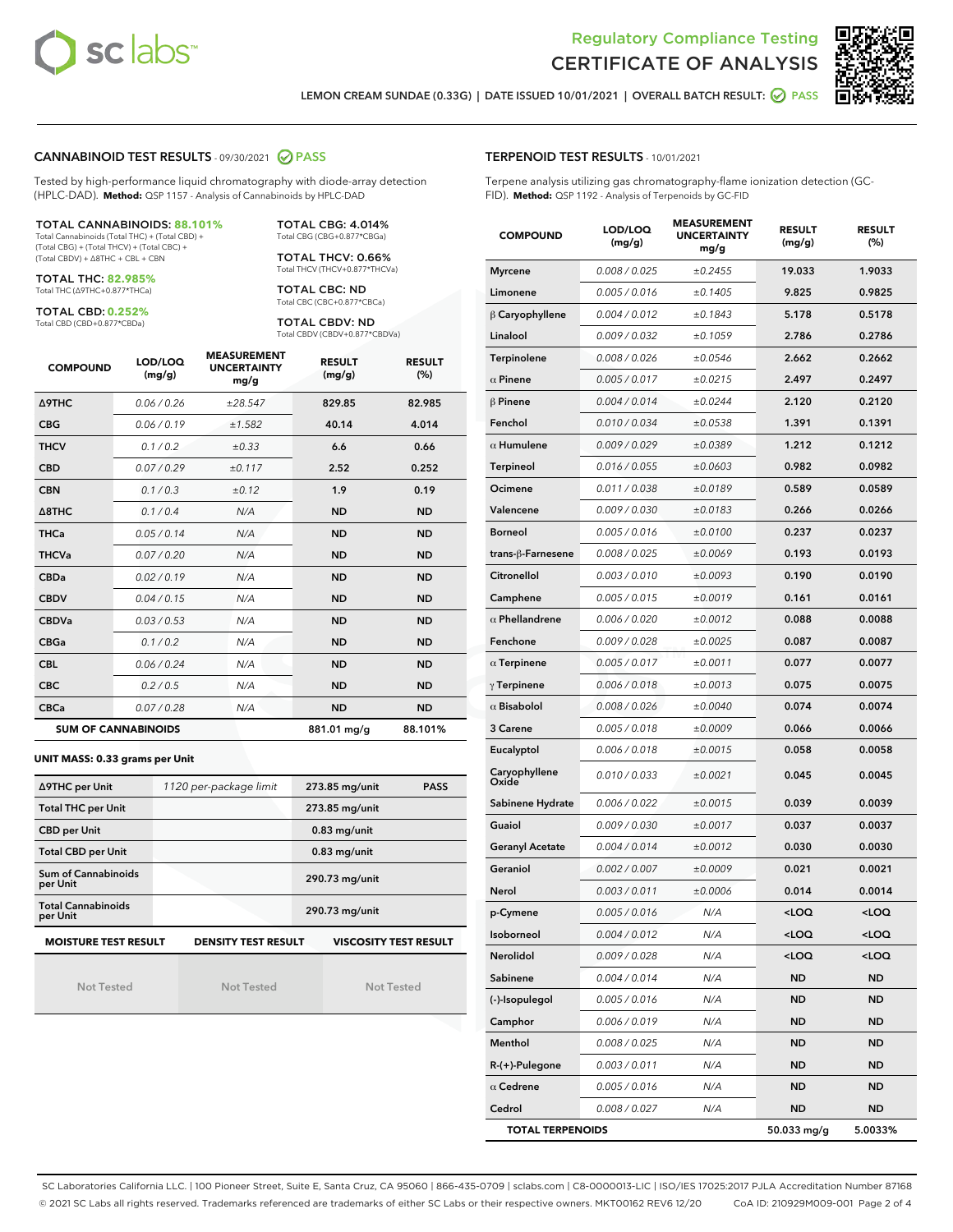



LEMON CREAM SUNDAE (0.33G) | DATE ISSUED 10/01/2021 | OVERALL BATCH RESULT: <mark>⊘</mark> PASS

# CATEGORY 1 PESTICIDE TEST RESULTS - 10/01/2021 2 PASS

Pesticide and plant growth regulator analysis utilizing high-performance liquid chromatography-mass spectrometry (HPLC-MS) or gas chromatography-mass spectrometry (GC-MS). \*GC-MS utilized where indicated. **Method:** QSP 1212 - Analysis of Pesticides and Mycotoxins by LC-MS or QSP 1213 - Analysis of Pesticides by GC-MS

| Aldicarb<br>0.03 / 0.08<br>$\geq$ LOD<br><b>ND</b><br><b>PASS</b><br>N/A<br>Carbofuran<br>0.02 / 0.05<br>$>$ LOD<br>N/A<br><b>ND</b><br><b>PASS</b><br>Chlordane*<br>0.03 / 0.08<br>$\ge$ LOD<br>N/A<br><b>ND</b><br><b>PASS</b><br>Chlorfenapyr*<br>0.03/0.10<br>$>$ LOD<br>N/A<br><b>ND</b><br><b>PASS</b><br>Chlorpyrifos<br>0.02 / 0.06<br>N/A<br><b>ND</b><br><b>PASS</b><br>≥ LOD<br><b>PASS</b><br>Coumaphos<br>0.02 / 0.07<br>$\ge$ LOD<br>N/A<br><b>ND</b><br>Daminozide<br>0.02 / 0.07<br>N/A<br><b>ND</b><br><b>PASS</b><br>$\geq$ LOD<br><b>DDVP</b><br>0.03/0.09<br><b>ND</b><br><b>PASS</b><br>$\geq$ LOD<br>N/A<br>(Dichlorvos)<br>Dimethoate<br>0.03 / 0.08<br>N/A<br><b>ND</b><br><b>PASS</b><br>$>$ LOD<br>Ethoprop(hos)<br>0.03/0.10<br>$\ge$ LOD<br>N/A<br><b>ND</b><br><b>PASS</b><br>N/A<br>0.02 / 0.06<br>$>$ LOD<br><b>ND</b><br><b>PASS</b><br>Etofenprox<br>0.03 / 0.08<br>N/A<br><b>ND</b><br><b>PASS</b><br>Fenoxycarb<br>$\geq$ LOD<br>0.03/0.08<br>$>$ LOD<br>N/A<br><b>ND</b><br><b>PASS</b><br>Fipronil<br>0.02 / 0.06<br>N/A<br>Imazalil<br>$\geq$ LOD<br><b>ND</b><br><b>PASS</b><br><b>Methiocarb</b><br>0.02 / 0.07<br>$\ge$ LOD<br>N/A<br><b>ND</b><br><b>PASS</b><br>Methyl<br>0.03/0.10<br>N/A<br><b>ND</b><br><b>PASS</b><br>$\geq$ LOD<br>parathion<br><b>Mevinphos</b><br>0.03/0.09<br>$>$ LOD<br>N/A<br><b>ND</b><br><b>PASS</b><br>Paclobutrazol<br>0.02 / 0.05<br>$\geq$ LOD<br>N/A<br><b>ND</b><br><b>PASS</b><br>0.03/0.09<br>$\ge$ LOD<br>N/A<br><b>ND</b><br><b>PASS</b><br>Propoxur<br>Spiroxamine<br>0.03 / 0.08<br>$\ge$ LOD<br>N/A<br><b>ND</b><br><b>PASS</b><br>Thiacloprid<br>0.03/0.10<br>N/A<br><b>ND</b><br><b>PASS</b><br>$\geq$ LOD | <b>COMPOUND</b> | LOD/LOQ<br>$(\mu g/g)$ | <b>ACTION</b><br><b>LIMIT</b><br>$(\mu g/g)$ | <b>MEASUREMENT</b><br><b>UNCERTAINTY</b><br>µg/g | <b>RESULT</b><br>$(\mu g/g)$ | <b>RESULT</b> |
|--------------------------------------------------------------------------------------------------------------------------------------------------------------------------------------------------------------------------------------------------------------------------------------------------------------------------------------------------------------------------------------------------------------------------------------------------------------------------------------------------------------------------------------------------------------------------------------------------------------------------------------------------------------------------------------------------------------------------------------------------------------------------------------------------------------------------------------------------------------------------------------------------------------------------------------------------------------------------------------------------------------------------------------------------------------------------------------------------------------------------------------------------------------------------------------------------------------------------------------------------------------------------------------------------------------------------------------------------------------------------------------------------------------------------------------------------------------------------------------------------------------------------------------------------------------------------------------------------------------------------------------------------------------------------------------------------|-----------------|------------------------|----------------------------------------------|--------------------------------------------------|------------------------------|---------------|
|                                                                                                                                                                                                                                                                                                                                                                                                                                                                                                                                                                                                                                                                                                                                                                                                                                                                                                                                                                                                                                                                                                                                                                                                                                                                                                                                                                                                                                                                                                                                                                                                                                                                                                  |                 |                        |                                              |                                                  |                              |               |
|                                                                                                                                                                                                                                                                                                                                                                                                                                                                                                                                                                                                                                                                                                                                                                                                                                                                                                                                                                                                                                                                                                                                                                                                                                                                                                                                                                                                                                                                                                                                                                                                                                                                                                  |                 |                        |                                              |                                                  |                              |               |
|                                                                                                                                                                                                                                                                                                                                                                                                                                                                                                                                                                                                                                                                                                                                                                                                                                                                                                                                                                                                                                                                                                                                                                                                                                                                                                                                                                                                                                                                                                                                                                                                                                                                                                  |                 |                        |                                              |                                                  |                              |               |
|                                                                                                                                                                                                                                                                                                                                                                                                                                                                                                                                                                                                                                                                                                                                                                                                                                                                                                                                                                                                                                                                                                                                                                                                                                                                                                                                                                                                                                                                                                                                                                                                                                                                                                  |                 |                        |                                              |                                                  |                              |               |
|                                                                                                                                                                                                                                                                                                                                                                                                                                                                                                                                                                                                                                                                                                                                                                                                                                                                                                                                                                                                                                                                                                                                                                                                                                                                                                                                                                                                                                                                                                                                                                                                                                                                                                  |                 |                        |                                              |                                                  |                              |               |
|                                                                                                                                                                                                                                                                                                                                                                                                                                                                                                                                                                                                                                                                                                                                                                                                                                                                                                                                                                                                                                                                                                                                                                                                                                                                                                                                                                                                                                                                                                                                                                                                                                                                                                  |                 |                        |                                              |                                                  |                              |               |
|                                                                                                                                                                                                                                                                                                                                                                                                                                                                                                                                                                                                                                                                                                                                                                                                                                                                                                                                                                                                                                                                                                                                                                                                                                                                                                                                                                                                                                                                                                                                                                                                                                                                                                  |                 |                        |                                              |                                                  |                              |               |
|                                                                                                                                                                                                                                                                                                                                                                                                                                                                                                                                                                                                                                                                                                                                                                                                                                                                                                                                                                                                                                                                                                                                                                                                                                                                                                                                                                                                                                                                                                                                                                                                                                                                                                  |                 |                        |                                              |                                                  |                              |               |
|                                                                                                                                                                                                                                                                                                                                                                                                                                                                                                                                                                                                                                                                                                                                                                                                                                                                                                                                                                                                                                                                                                                                                                                                                                                                                                                                                                                                                                                                                                                                                                                                                                                                                                  |                 |                        |                                              |                                                  |                              |               |
|                                                                                                                                                                                                                                                                                                                                                                                                                                                                                                                                                                                                                                                                                                                                                                                                                                                                                                                                                                                                                                                                                                                                                                                                                                                                                                                                                                                                                                                                                                                                                                                                                                                                                                  |                 |                        |                                              |                                                  |                              |               |
|                                                                                                                                                                                                                                                                                                                                                                                                                                                                                                                                                                                                                                                                                                                                                                                                                                                                                                                                                                                                                                                                                                                                                                                                                                                                                                                                                                                                                                                                                                                                                                                                                                                                                                  |                 |                        |                                              |                                                  |                              |               |
|                                                                                                                                                                                                                                                                                                                                                                                                                                                                                                                                                                                                                                                                                                                                                                                                                                                                                                                                                                                                                                                                                                                                                                                                                                                                                                                                                                                                                                                                                                                                                                                                                                                                                                  |                 |                        |                                              |                                                  |                              |               |
|                                                                                                                                                                                                                                                                                                                                                                                                                                                                                                                                                                                                                                                                                                                                                                                                                                                                                                                                                                                                                                                                                                                                                                                                                                                                                                                                                                                                                                                                                                                                                                                                                                                                                                  |                 |                        |                                              |                                                  |                              |               |
|                                                                                                                                                                                                                                                                                                                                                                                                                                                                                                                                                                                                                                                                                                                                                                                                                                                                                                                                                                                                                                                                                                                                                                                                                                                                                                                                                                                                                                                                                                                                                                                                                                                                                                  |                 |                        |                                              |                                                  |                              |               |
|                                                                                                                                                                                                                                                                                                                                                                                                                                                                                                                                                                                                                                                                                                                                                                                                                                                                                                                                                                                                                                                                                                                                                                                                                                                                                                                                                                                                                                                                                                                                                                                                                                                                                                  |                 |                        |                                              |                                                  |                              |               |
|                                                                                                                                                                                                                                                                                                                                                                                                                                                                                                                                                                                                                                                                                                                                                                                                                                                                                                                                                                                                                                                                                                                                                                                                                                                                                                                                                                                                                                                                                                                                                                                                                                                                                                  |                 |                        |                                              |                                                  |                              |               |
|                                                                                                                                                                                                                                                                                                                                                                                                                                                                                                                                                                                                                                                                                                                                                                                                                                                                                                                                                                                                                                                                                                                                                                                                                                                                                                                                                                                                                                                                                                                                                                                                                                                                                                  |                 |                        |                                              |                                                  |                              |               |
|                                                                                                                                                                                                                                                                                                                                                                                                                                                                                                                                                                                                                                                                                                                                                                                                                                                                                                                                                                                                                                                                                                                                                                                                                                                                                                                                                                                                                                                                                                                                                                                                                                                                                                  |                 |                        |                                              |                                                  |                              |               |
|                                                                                                                                                                                                                                                                                                                                                                                                                                                                                                                                                                                                                                                                                                                                                                                                                                                                                                                                                                                                                                                                                                                                                                                                                                                                                                                                                                                                                                                                                                                                                                                                                                                                                                  |                 |                        |                                              |                                                  |                              |               |
|                                                                                                                                                                                                                                                                                                                                                                                                                                                                                                                                                                                                                                                                                                                                                                                                                                                                                                                                                                                                                                                                                                                                                                                                                                                                                                                                                                                                                                                                                                                                                                                                                                                                                                  |                 |                        |                                              |                                                  |                              |               |
|                                                                                                                                                                                                                                                                                                                                                                                                                                                                                                                                                                                                                                                                                                                                                                                                                                                                                                                                                                                                                                                                                                                                                                                                                                                                                                                                                                                                                                                                                                                                                                                                                                                                                                  |                 |                        |                                              |                                                  |                              |               |

## CATEGORY 2 PESTICIDE TEST RESULTS - 10/01/2021 @ PASS

| <b>COMPOUND</b>          | LOD/LOQ<br>$(\mu g/g)$ | <b>ACTION</b><br>LIMIT<br>$(\mu g/g)$ | <b>MEASUREMENT</b><br><b>UNCERTAINTY</b><br>$\mu$ g/g | <b>RESULT</b><br>$(\mu g/g)$ | <b>RESULT</b> |
|--------------------------|------------------------|---------------------------------------|-------------------------------------------------------|------------------------------|---------------|
| Abamectin                | 0.03/0.10              | 0.1                                   | N/A                                                   | <b>ND</b>                    | <b>PASS</b>   |
| Acephate                 | 0.02/0.07              | 0.1                                   | N/A                                                   | <b>ND</b>                    | <b>PASS</b>   |
| Acequinocyl              | 0.02/0.07              | 0.1                                   | N/A                                                   | <b>ND</b>                    | <b>PASS</b>   |
| Acetamiprid              | 0.02/0.05              | 0.1                                   | N/A                                                   | <b>ND</b>                    | <b>PASS</b>   |
| Azoxystrobin             | 0.02/0.07              | 0.1                                   | N/A                                                   | <b>ND</b>                    | <b>PASS</b>   |
| <b>Bifenazate</b>        | 0.01/0.04              | 0.1                                   | N/A                                                   | <b>ND</b>                    | <b>PASS</b>   |
| <b>Bifenthrin</b>        | 0.02 / 0.05            | 3                                     | N/A                                                   | <b>ND</b>                    | <b>PASS</b>   |
| <b>Boscalid</b>          | 0.03/0.09              | 0.1                                   | N/A                                                   | <b>ND</b>                    | <b>PASS</b>   |
| Captan                   | 0.19/0.57              | 07                                    | N/A                                                   | <b>ND</b>                    | <b>PASS</b>   |
| Carbaryl                 | 0.02/0.06              | 0.5                                   | N/A                                                   | <b>ND</b>                    | <b>PASS</b>   |
| Chlorantranilip-<br>role | 0.04/0.12              | 10                                    | N/A                                                   | <b>ND</b>                    | <b>PASS</b>   |
| Clofentezine             | 0.03/0.09              | 0.1                                   | N/A                                                   | <b>ND</b>                    | <b>PASS</b>   |

| <b>COMPOUND</b>               | LOD/LOQ<br>(µg/g) | <b>ACTION</b><br>LIMIT<br>$(\mu g/g)$ | <b>MEASUREMENT</b><br><b>UNCERTAINTY</b><br>µg/g | <b>RESULT</b><br>(µg/g) | <b>RESULT</b> |
|-------------------------------|-------------------|---------------------------------------|--------------------------------------------------|-------------------------|---------------|
| Cyfluthrin                    | 0.12 / 0.38       | 2                                     | N/A                                              | <b>ND</b>               | <b>PASS</b>   |
| Cypermethrin                  | 0.11 / 0.32       | $\mathcal{I}$                         | N/A                                              | <b>ND</b>               | <b>PASS</b>   |
| Diazinon                      | 0.02 / 0.05       | 0.1                                   | N/A                                              | <b>ND</b>               | <b>PASS</b>   |
| Dimethomorph                  | 0.03 / 0.09       | 2                                     | N/A                                              | <b>ND</b>               | <b>PASS</b>   |
| Etoxazole                     | 0.02 / 0.06       | 0.1                                   | N/A                                              | <b>ND</b>               | <b>PASS</b>   |
| Fenhexamid                    | 0.03 / 0.09       | 0.1                                   | N/A                                              | <b>ND</b>               | <b>PASS</b>   |
| Fenpyroximate                 | 0.02 / 0.06       | 0.1                                   | N/A                                              | <b>ND</b>               | <b>PASS</b>   |
| Flonicamid                    | 0.03 / 0.10       | 0.1                                   | N/A                                              | <b>ND</b>               | <b>PASS</b>   |
| Fludioxonil                   | 0.03 / 0.10       | 0.1                                   | N/A                                              | <b>ND</b>               | <b>PASS</b>   |
| Hexythiazox                   | 0.02 / 0.07       | 0.1                                   | N/A                                              | <b>ND</b>               | <b>PASS</b>   |
| Imidacloprid                  | 0.04 / 0.11       | 5                                     | N/A                                              | <b>ND</b>               | <b>PASS</b>   |
| Kresoxim-methyl               | 0.02 / 0.07       | 0.1                                   | N/A                                              | <b>ND</b>               | <b>PASS</b>   |
| Malathion                     | 0.03 / 0.09       | 0.5                                   | N/A                                              | <b>ND</b>               | <b>PASS</b>   |
| Metalaxyl                     | 0.02 / 0.07       | $\overline{c}$                        | N/A                                              | <b>ND</b>               | <b>PASS</b>   |
| Methomyl                      | 0.03 / 0.10       | $\mathcal{I}$                         | N/A                                              | <b>ND</b>               | <b>PASS</b>   |
| Myclobutanil                  | 0.03 / 0.09       | 0.1                                   | N/A                                              | <b>ND</b>               | <b>PASS</b>   |
| Naled                         | 0.02 / 0.07       | 0.1                                   | N/A                                              | <b>ND</b>               | <b>PASS</b>   |
| Oxamyl                        | 0.04 / 0.11       | 0.5                                   | N/A                                              | <b>ND</b>               | <b>PASS</b>   |
| Pentachloronitro-<br>benzene* | 0.03/0.09         | 0.1                                   | N/A                                              | <b>ND</b>               | <b>PASS</b>   |
| Permethrin                    | 0.04 / 0.12       | 0.5                                   | N/A                                              | <b>ND</b>               | <b>PASS</b>   |
| Phosmet                       | 0.03 / 0.10       | 0.1                                   | N/A                                              | <b>ND</b>               | <b>PASS</b>   |
| Piperonylbu-<br>toxide        | 0.02 / 0.07       | 3                                     | N/A                                              | <b>ND</b>               | <b>PASS</b>   |
| Prallethrin                   | 0.03 / 0.08       | 0.1                                   | N/A                                              | <b>ND</b>               | <b>PASS</b>   |
| Propiconazole                 | 0.02 / 0.07       | 0.1                                   | N/A                                              | <b>ND</b>               | <b>PASS</b>   |
| Pyrethrins                    | 0.04 / 0.12       | 0.5                                   | N/A                                              | <b>ND</b>               | <b>PASS</b>   |
| Pyridaben                     | 0.02 / 0.07       | 0.1                                   | N/A                                              | <b>ND</b>               | <b>PASS</b>   |
| Spinetoram                    | 0.02 / 0.07       | 0.1                                   | N/A                                              | <b>ND</b>               | <b>PASS</b>   |
| Spinosad                      | 0.02 / 0.07       | 0.1                                   | N/A                                              | <b>ND</b>               | <b>PASS</b>   |
| Spiromesifen                  | 0.02 / 0.05       | 0.1                                   | N/A                                              | <b>ND</b>               | <b>PASS</b>   |
| Spirotetramat                 | 0.02 / 0.06       | 0.1                                   | N/A                                              | <b>ND</b>               | <b>PASS</b>   |
| Tebuconazole                  | 0.02 / 0.07       | 0.1                                   | N/A                                              | <b>ND</b>               | <b>PASS</b>   |
| Thiamethoxam                  | 0.03 / 0.10       | 5                                     | N/A                                              | <b>ND</b>               | <b>PASS</b>   |
| Trifloxystrobin               | 0.03 / 0.08       | 0.1                                   | N/A                                              | <b>ND</b>               | <b>PASS</b>   |

SC Laboratories California LLC. | 100 Pioneer Street, Suite E, Santa Cruz, CA 95060 | 866-435-0709 | sclabs.com | C8-0000013-LIC | ISO/IES 17025:2017 PJLA Accreditation Number 87168 © 2021 SC Labs all rights reserved. Trademarks referenced are trademarks of either SC Labs or their respective owners. MKT00162 REV6 12/20 CoA ID: 210929M009-001 Page 3 of 4